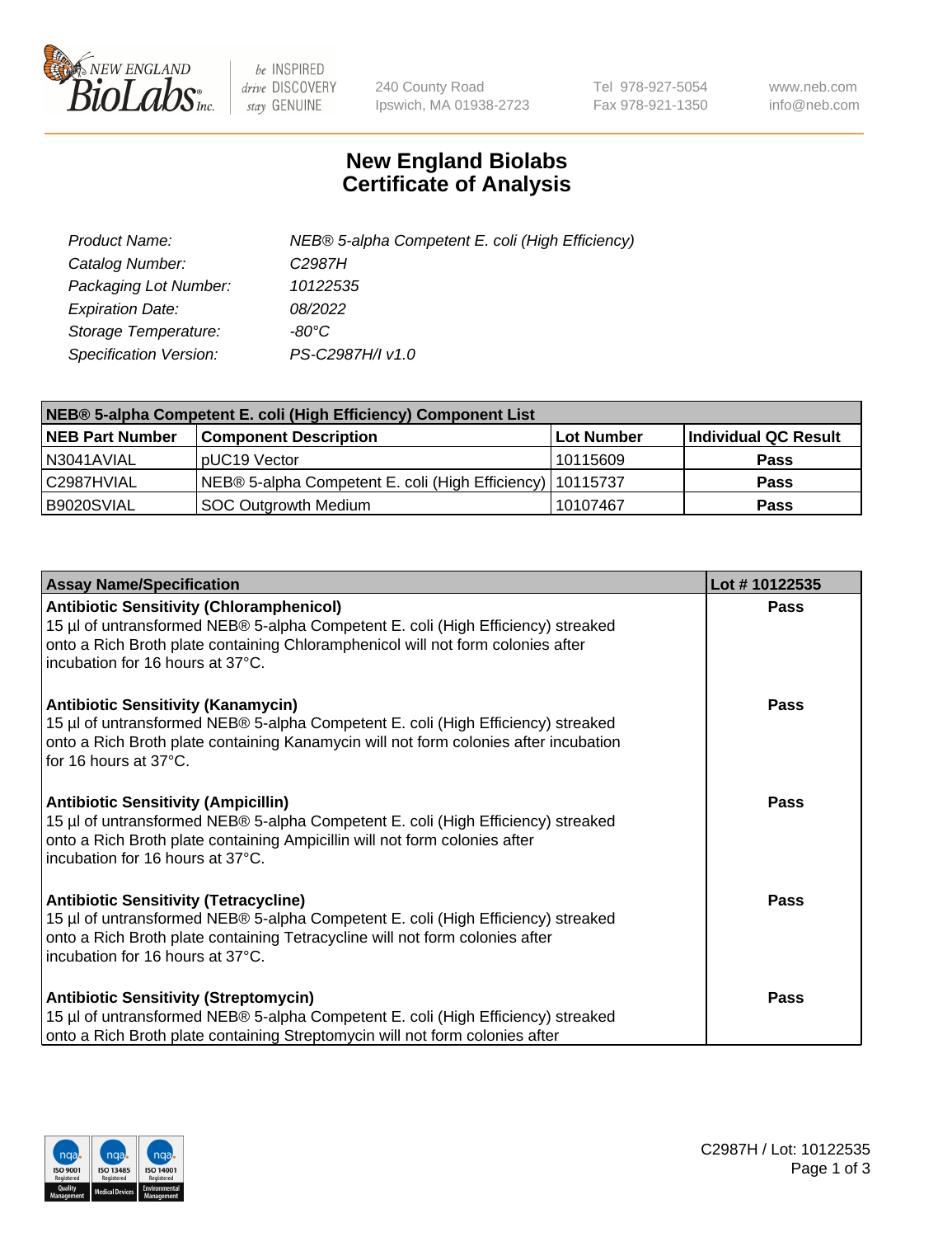

be INSPIRED drive DISCOVERY stay GENUINE

240 County Road Ipswich, MA 01938-2723 Tel 978-927-5054 Fax 978-921-1350

www.neb.com info@neb.com

| <b>Assay Name/Specification</b>                                                                                                                                                                                                                                                           | Lot #10122535 |
|-------------------------------------------------------------------------------------------------------------------------------------------------------------------------------------------------------------------------------------------------------------------------------------------|---------------|
| incubation for 16 hours at 37°C.                                                                                                                                                                                                                                                          |               |
| <b>Antibiotic Sensitivity (Spectinomycin)</b><br>15 µl of untransformed NEB® 5-alpha Competent E. coli (High Efficiency) streaked<br>onto a Rich Broth plate containing Spectinomycin will not form colonies after<br>incubation for 16 hours at 37°C.                                    | <b>Pass</b>   |
| <b>Antibiotic Sensitivity (Nitrofurantoin)</b><br>15 µl of untransformed NEB® 5-alpha Competent E. coli (High Efficiency) streaked<br>onto a Rich Broth plate containing Nitrofurantoin will not form colonies after<br>incubation for 16 hours at 37°C.                                  | Pass          |
| <b>Antibiotic Sensitivity (Chloramphenicol)</b><br>15 µl of untransformed NEB® 5-alpha Competent E. coli (High Efficiency) streaked<br>onto a Rich Broth plate containing Chloramphenicol will not form colonies after<br>incubation for 16 hours at 37°C.                                | Pass          |
| Phage Resistance ( $\phi$ 80)<br>15 µl of untransformed NEB® 5-alpha Competent E. coli (High Efficiency) streaked<br>onto a Rich Broth plate does not support plaque formation by phage $\phi$ 80 after<br>incubation for 16 hours at 37°C.                                               | Pass          |
| <b>Blue-White Screening (α-complementation, Competent Cells)</b><br>NEB® 5-alpha Competent E. coli (High Efficiency) were shown to be suitable for<br>blue/white screening by $\alpha$ -complementation of the $\beta$ -galactosidase gene using pUC19.                                   | Pass          |
| <b>Transformation Efficiency</b><br>50 µl of NEB® 5-alpha Competent E. coli (High Efficiency) cells were transformed<br>with 100 pg of pUC19 DNA using the transformation protocol provided. Incubation<br>overnight on LB-Ampicillin plates at 37°C resulted in >1 x 10e9 cfu/µg of DNA. | <b>Pass</b>   |

This product has been tested and shown to be in compliance with all specifications.

One or more products referenced in this document may be covered by a 3rd-party trademark. Please visit <www.neb.com/trademarks>for additional information.